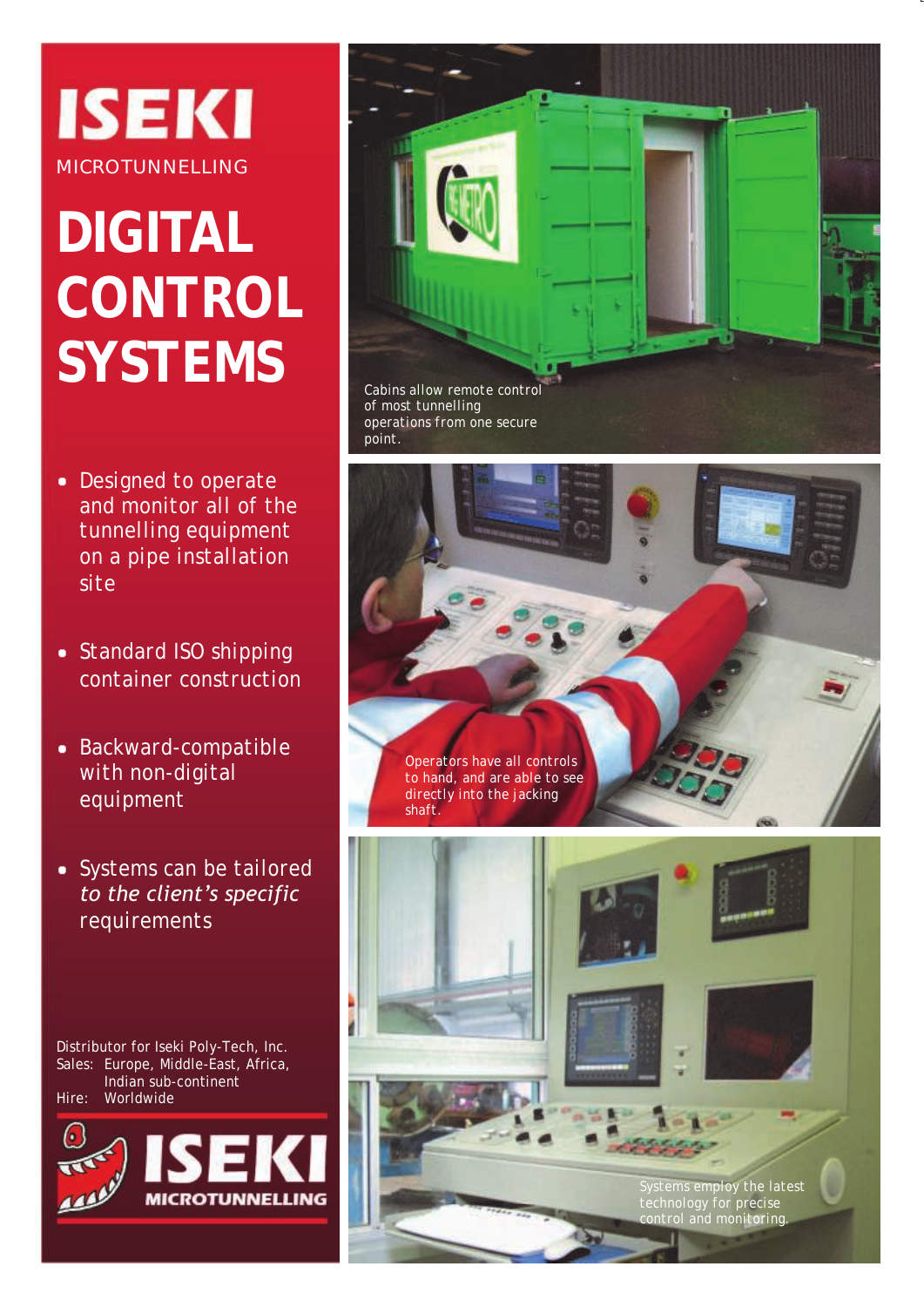#### **Control equipment**







### **Control system benefits**

- Integral power distribution system means that only an external power supply (from mains or generator) is required.
- Self-contained system includes control of most equipment likely to be used in the tunnelling process.
- The mostly solid-state equipment is very robust and trouble-free.
- Graphical displays give the operator easy access to all monitoring variables.
- Trend displays can provide historical information from throughout the previous 24 hours.

### **Control equipment options**

Data logging, either to hard disc or to optional printer

Off-site monitoring and support via communications link

Additional equipment support for any extra site requirements, or additional technological systems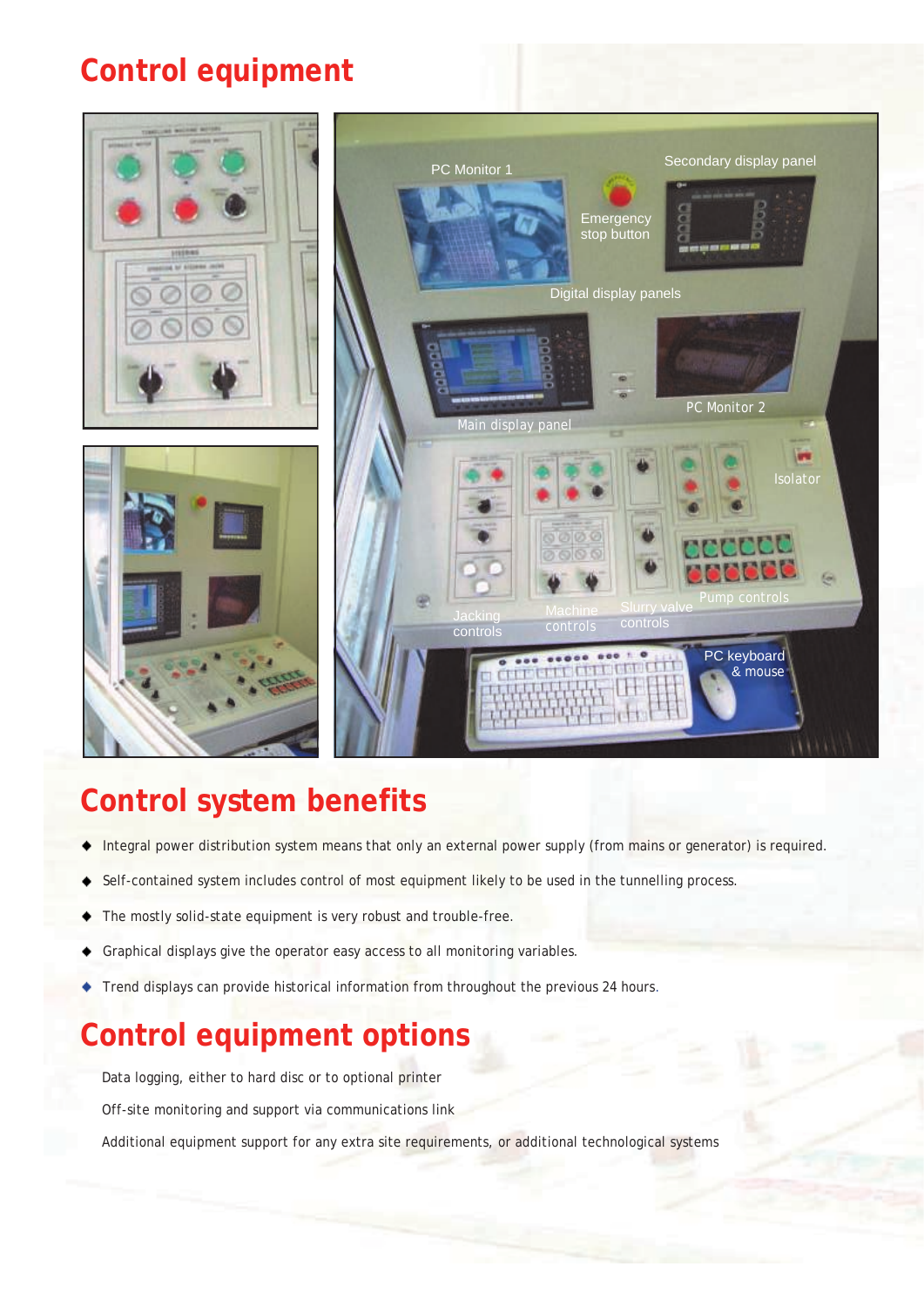#### **Standard digital control system**

**The monitoring, co-ordination and control of all plant and equipment is achieved from the Operation Desk. This contains a PC and a Master PLC Controller, which co-ordinates the control system via an Ethernet communications system.** 

The **Operation Desk** is used specifically to control individual items of plant, and also provides audible and visual warnings of any potential problems.

The **Main Display** (E900 HMI) provides a graphical representation of the plant status. Six separate pages of graphics are provided, the function and utilisation of these pages being as follows:-

The **Full Process Display** page provides an overview of all plant. This page is particularly useful for the display of the operational status of ancillary plant and valves.



The **Operational Parameters**  page provides the specific information which needs to be closely monitored when tunnelling is in progress.

The **Pipe Jointing** page displays all information required to permit the system to be prepared for tunnelling.

The **Trend Data** pages allow the operator, by selecting various parameters, to view graphs of the performance of the machine. These are drawn by the system, using historical data stored during operation.

The **Time and Date** page displays the time and date as set within the system (not shown above).

The **Secondary Display** (E700 HMI) is used principally for the purpose of plant status and alarm monitoring. Additionally, the E700 is used to set up the system and enable system fault diagnostics.

The **Power Distribution Board** contains all power distribution equipment together with a number of drive motor starters.

Typically the plant controlled and the conditions monitored via the Power Distribution Board comprise:- Mains Power Supply. Machine Crusher and Auxiliary Supply Socket Outlet. Discharge Pump, Supply Socket Outlet. Charge Pump, Supply Socket Outlet. Lubrication Unit, Supply Socket Outlet. Power Pack, Spare, Supply Socket Outlet. Auxiliary / Spare, Supply Socket Outlet. Auxiliary Motor Starter, Status Control and Supply Socket Outlet. Slurry Flowmeter.